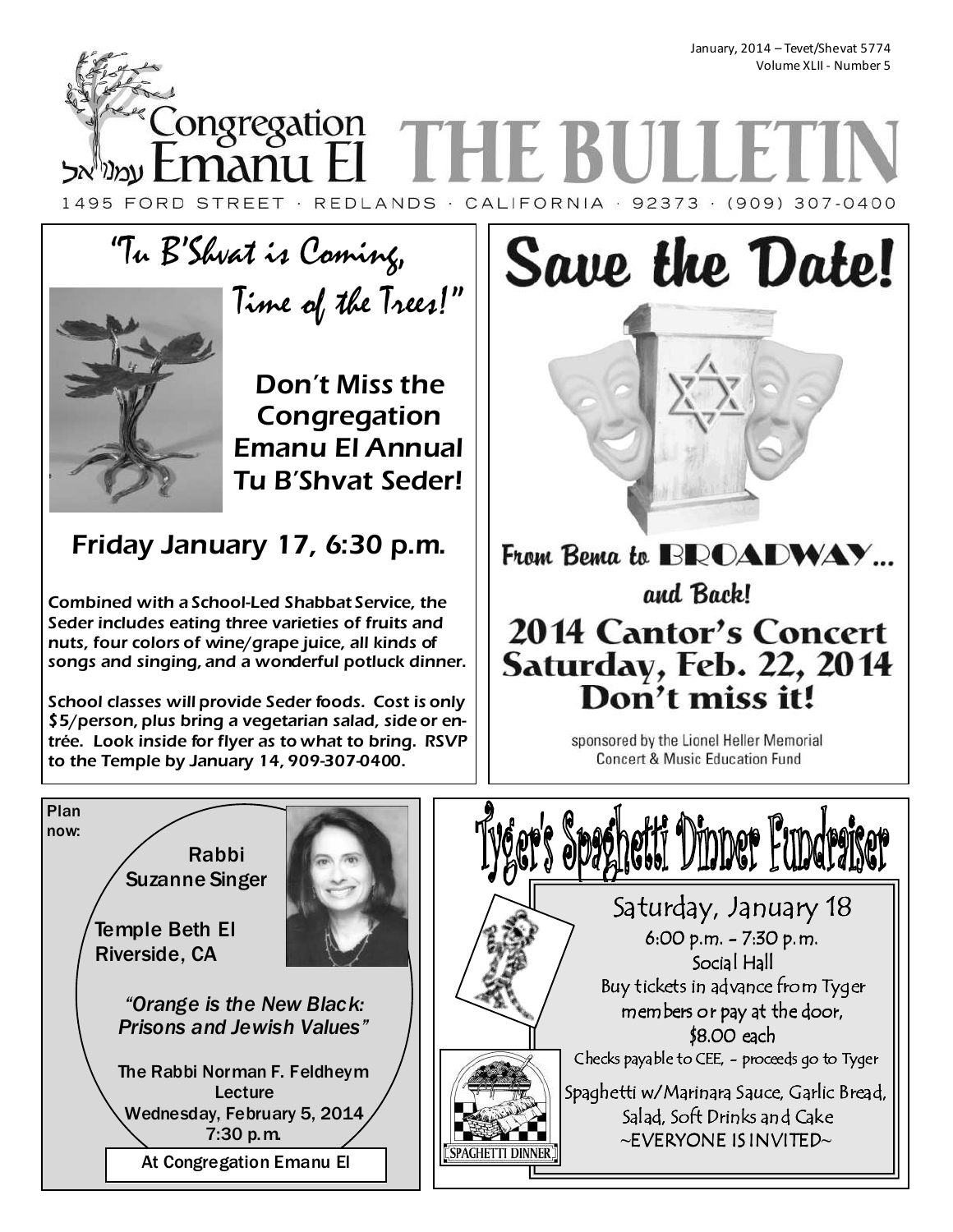# **EREV SHABBAT SERVICES**

## **January 3, 2014, 6:30 p.m. %OTE TIME**

Erev Shabbat Services led by Rabbi Douglas Kohn. Snack & Shmooze preceding Services sponsored by Caroldyne Swedlove in memory of Jerome Swedlove.

# **January 10, 2014, 7:30 p.m. %OTE TIME**

Erev Shabbat Services led by Cantor Jennifer Bern-Vogel. Volunteer Choir participates in Services. Oneg Shabbat following Services sponsored by Roberta & Dr. Phil Gold.

## **January 17, 2014, 6:30 p.m.**

Erev Shabbat/Tu B'Shvat Services/Seder led by Cantor Jennifer Bern-Vogel and students from the School for Jewish Living. Potluck Shabbat Dinner is part of the evening.

## **January 24, 2014, 6:30 p.m.**

Erev Shabbat Services led by Cantor Jennifer Bern-Vogel and Rabbi Douglas Kohn. Bat Mitzvah weekend of Anais Weinstock, daughter of Keiko & Jeffrey Weinstock. Snack & Shmooze preceding Services hosted by Keiko & Jeffrey Weinstock in honor of Anais.

# **January 31, 2014, 6:30 p.m.**

Erev Shabbat Services led by Rabbi Douglas Kohn. Snack & Shmooze preceding Services sponsored by Phyllis Sweet in honor of birthdays of Francesca & Stuart Sweet and granddaughter, Cassandra Dirsa.

# **SHABBAT MORNING SERVICES**

### **January 4, 2014, 10:00 a.m.**

Shabbat Services led by Rabbi Douglas Kohn. Shabbat Bo, Exodus 10:1-13:16; Haftarah: Jeremiah 46:13-28. Kiddush following Shabbat Services.

## **January 11, 2014, 10:00 a.m.**

Torah Study Only—NO Shabbat Services—led by Jose Mendez. Shabbat Beshallach, Exodus 13:17-17:16; Haftarah: Judges 4:4-5:31. Kiddush following Shabbat Torah Study.

### **January 18, 2014, 10:00 a.m.**

Shabbat Services led by Cantor Jennifer Bern-Vogel. Shabbat Yitro Exodus 18:1-20:23; Haftarah: Isaiah 6:1-7:6; 9:5-6. Kiddush following Shabbat Services.

# **January 25, 2014, 10:00 a.m.**

Shabbat Services led by Cantor Jennifer Bern-Vogel and Rabbi Douglas Kohn. Bat Mitzvah of Anais Weinstock, daughter of Keiko & Jeffrey Weinstock. Shabbat Mishpatim, Exodus 21:1- 24:18; Haftarah: Jeremiah 34:8-22; 33:25-26. Kiddush following Shabbat Services sponsored by Keiko & Jeffrey Weinstock in honor of Anais.

> **"Snack & Shmooze" 6:00 p.m. prior to 6:30 p.m. Erev Shabbat Services. Shabbat Morning Services and Shabbat Torah Study Saturday mornings at 10:00 a.m.**

# YAHRZEITS

The Yahrzeits of the following whose names are inscribed on the Wall of Perpetual Memorial will be observed in January:

# **January 3-4, 2014**

Lionel Heller Samuel Smith Hyman Shane Norman Leviant Sam Skadron Dorothy Robin Joel Kaufman Henry Helman Madeline Finkle Esther Braviroff Abraham Rosenzweig Shirley Levin Jess Speyer Benjamin Axelrod Florence Kristal Bernard Rest Louis Kitay William Katzman Ruth Comstock Bess Jarson Emma Strauss Dorathy Eckstein Yetta Robbins Morris Meyer Mark Greenky

Morris Skolnek LeRoy Teeter Percy Levenson

# **January 10-11, 2014**

Maurice Rogers Fay Meyer Peter Virshup Dan Bennell Hyman Zlatin Joseph Olenick Fannie Lapides Rose Stelzer Rita Albert Jack Blumberg Curtiss Mueller Beatrice Kahn Elena Blumberg Becky Hanover Barbara Parkin Rose Meyers Samuel Steinsapir Jack Vaugall Barbara Hurok Katie Philipson Alan Robbins

Belle Kantor Jennie Davis Michael Craely Jennie Berman Joseph Erlanger Max Goodman Leah Levene Florence Connell David Paris David Walder Rose Aronoff

# **January 17-18, 2014**

Samuel Snyder Minnie Kritzer Audrey Chieffo Robert Kaufman Charles Yelsa Allen Kayrell William Klein Erma Haydis S. Harry Litsky Julius Kreger Ralph Kress Steven Lubey Isadore Greenwald

Sarah Zeller Harold Kassel William Pass Walter Newberger Natalie Gilbert Sylvia Irom Jennie Rothstein Ida Shapiro Dorothy Sharelson Aurelian Iancu Jenny Scher Shirley Weinstein

# **January 24-25, 2014**

Leonard Berry Samuel Hearsh Evelyn Berger Adam Kaufman James Rosen Annie Isenberg Melvyn Carsman Melvin Walder Frank Heller Arthur Neumann Jacob Samuels Samuel Arbeitsman Samuel Blumenthal Fannie Weisser Rabbi Norman Feldheym Pearl Alexander Hymen Klingman Sam Fredason Anna Blaiss Gertrude Kerner Rachel Kramer Lillian Gimble Rebecca Solter

### **January 31-February 1, 2014**

Harry Corhan Jan Weinstein Luella Cohen Ruth Katzeff Carl Cohn Samuel Klein Arnold Raynes Rose Abber Tillie Birnkrant

*Continued on page 4*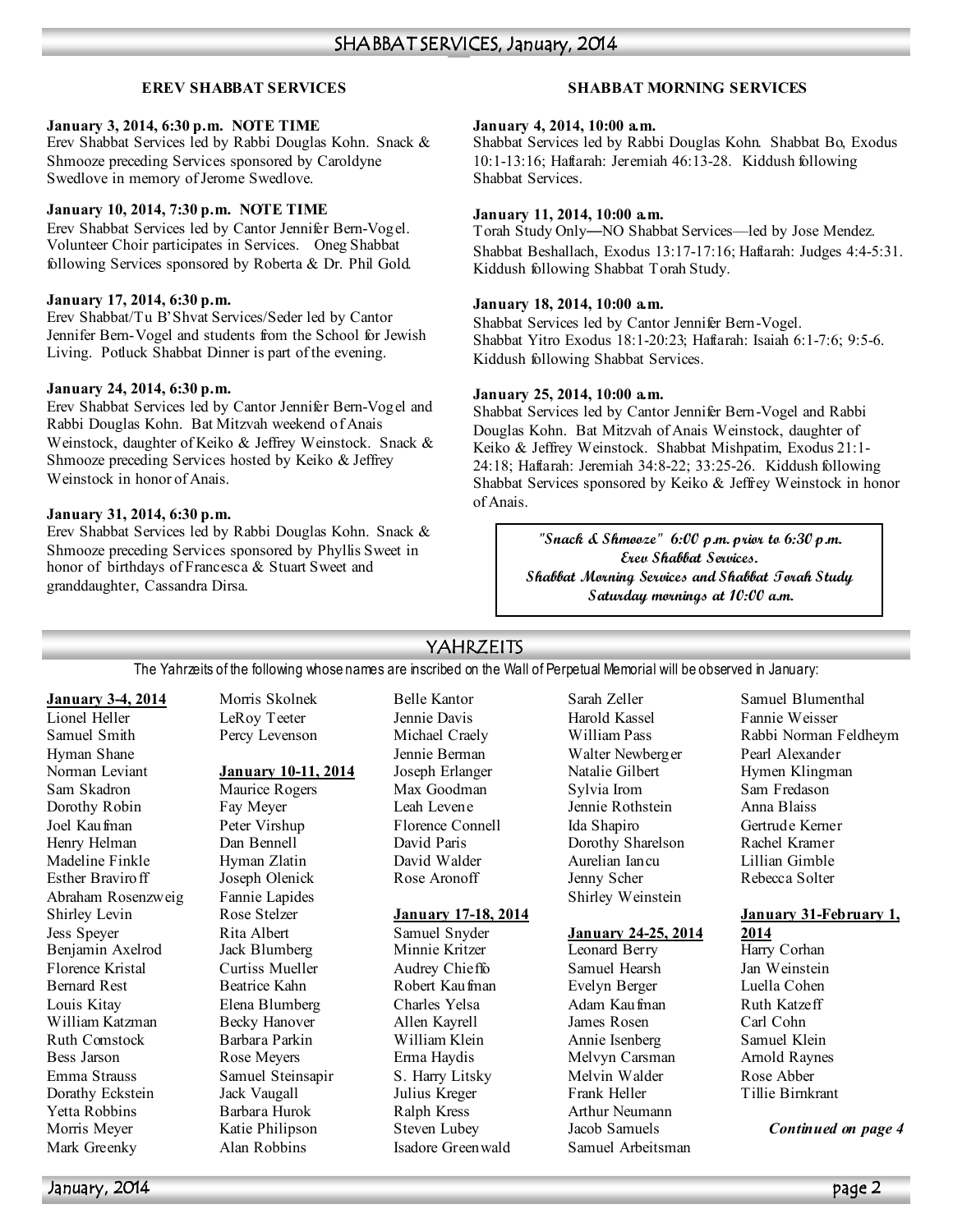

# **In Ecuador, In January**

In January, I will be away for ten days in the middle of the month… in Ecuador… with a group of about 20 other rabbis to visit with the Jewish community in Quito.

**Why?** 

Dear Friends,

In short, during the Holocaust, Ecuador was one of only two countries in the world to openly welcome Jews, regardless of whether or not they had visas or passports. If they could get there from the horrors of Europe, they could come and stay. It is both a tragic and a glorious history, and one about which I was totally unaware until last spring, when the trip was organized, and I signed-on. Imagine—the whole world was turning away the boatloads of refugee Jews from Germany. America sent away thousands who came seeking a haven on our shores. But, little Ecuador, on the Pacific coast of South America, with no Jewish community of its own, said yes, and hundreds of Jews found shelter. Too bad it wasn't thousands.

Today, there is a small community of about 500 Jews remaining in Quito, and they are largely overlooked and ignored by the world. Until now. I'll return and tell you all about it!

*Rabbi Douglas Kohn* 



Dear Friends:

This month I'd like to make a " plug" for our youth group, TYGER, coordinated by Jessica Campbell. Jessica has been instrumental in building relationships with youth from synagogues throughout the Inland Empire, Palm Springs and

Los Angeles so that our kids may experience an even wider range of Jewish belief and involvement. She has made it possible for youth from Congregation Emanu El, Congregation Etz Hadar and even several unaffiliated youth to attend many NFTY kallahs, participate in mitzvah projects such as serving Thanksgiving dinners to the homeless in a San Bernardino park, and to just have fun at countless sleepovers and movie nights.

Please join me in supporting TYGER programs by attending their Spaghetti Dinner Fundraiser on January 18th at 6:00 p.m. in the Social Hall. TYGER families will be providing spaghetti with marinara sauce, garlic bread, salad, drinks and cake so the entire \$8 per person price will fund TYGER programs. With your support, Jessica hopes to use the funds to send even more youth to the NFTY kallahs. This is vitally important as the URJ reports that kids who stay involved in Jewish life as teenagers (post B'nai Mitzvah) are much more likely to retain their Jewish identity into their adult life. See the URJ Campaign For Youth Engagement for more information at www.urj.org/cye.

*Roberta Darrow,* Temple Administrator

# **[Torah wisdom] is a tree of life to those who hold fast to it, and all of its supporters are happy.**  *—Proverbs 3:18*



HAPPY NEW YEAR!!! We are a privileged folk, indeed, having so many opportunities to celebrate new beginnings! Not only are we part of the secu-

lar world marking 2014 in the Gregorian calendar but we Jews actually have four New Years, each with a different purpose! While this may seem strange at first glance it is actually not so different from the modern American calendar. We have the regular calendar year (January-December), fiscal or budget years for businesses which can have various start dates, the government's fiscal year (October-September), and the school year (September-June).

Our tradition celebrates the  $1<sup>st</sup>$  of Nisan at the head of the Hebrew calendar, the  $1<sup>st</sup>$  of Tishrei which marks our spiritual New Year of Rosh Hashanah, a tithing year formally on the  $1<sup>st</sup>$  of Elul [think] April 15 and  $Tax$  Day] and finally - the 15<sup>th</sup> of Shevat - the New Year of the Trees or Tu B'shvat.

The Kabbalistic festival of Tu B'shvat is a wonderful opportunity to acknowledge nature, blessings of creation, and in particular – a chance for each of us and our congregation to actively participate in making a difference in our environment. Together with SJL students and their families, this year we will engage in a fun, delicious, musical and creative Seder, in which youth and older members can celebrate and learn with one another, planting seeds together…. I hope you will join us!

Wishing you blessings and peace in 2014,

*Cantor Jennifer Bern- Cantor Jennifer Bern-Vogel*

# *From our Temple President*

We have come to the end of 2013 and the start of 2014. As I get older, what used to take 12 months now seems to take only 9 months. The year flies by so quickly. This year was *quite* eventful! Somehow I don't think it will be any slower in 2014. Beginning this month, I will be meeting with small groups of



congregants to discuss the future of our congregation. I assure you that none of my conversations will include a request for money. I'll save that for another time. Please say " Yes" when you receive my invitation. Your thoughts are important to me.

Last month, several of us attended the Union for Reform Judaism Biennial held in San Diego. While Chel and I were only able to be there Friday through Sunday, we left uplifted by the music, the camaraderie, and the joy of celebrating Shabbat with 5,000 fellow Reform Jews. Being in one room with that many Jews all singing and chanting as one sent shivers up my spine and even brought a couple of tears. Cantor Bern-Vogel shared in my excitement about bringing some of the music we heard there to our Sanctuary. At the closing session on Sunday we were honored to hear Prime Minister Netanyahu speak directly to us about Israel, Peace, and his commitment to an Israel that is shared by all Jews and that respects the thoughts and worship practices of all Jews.

Happy New Year. See you at Casino Night! B'Shalom,

*Paul Zipperstein,* Temple President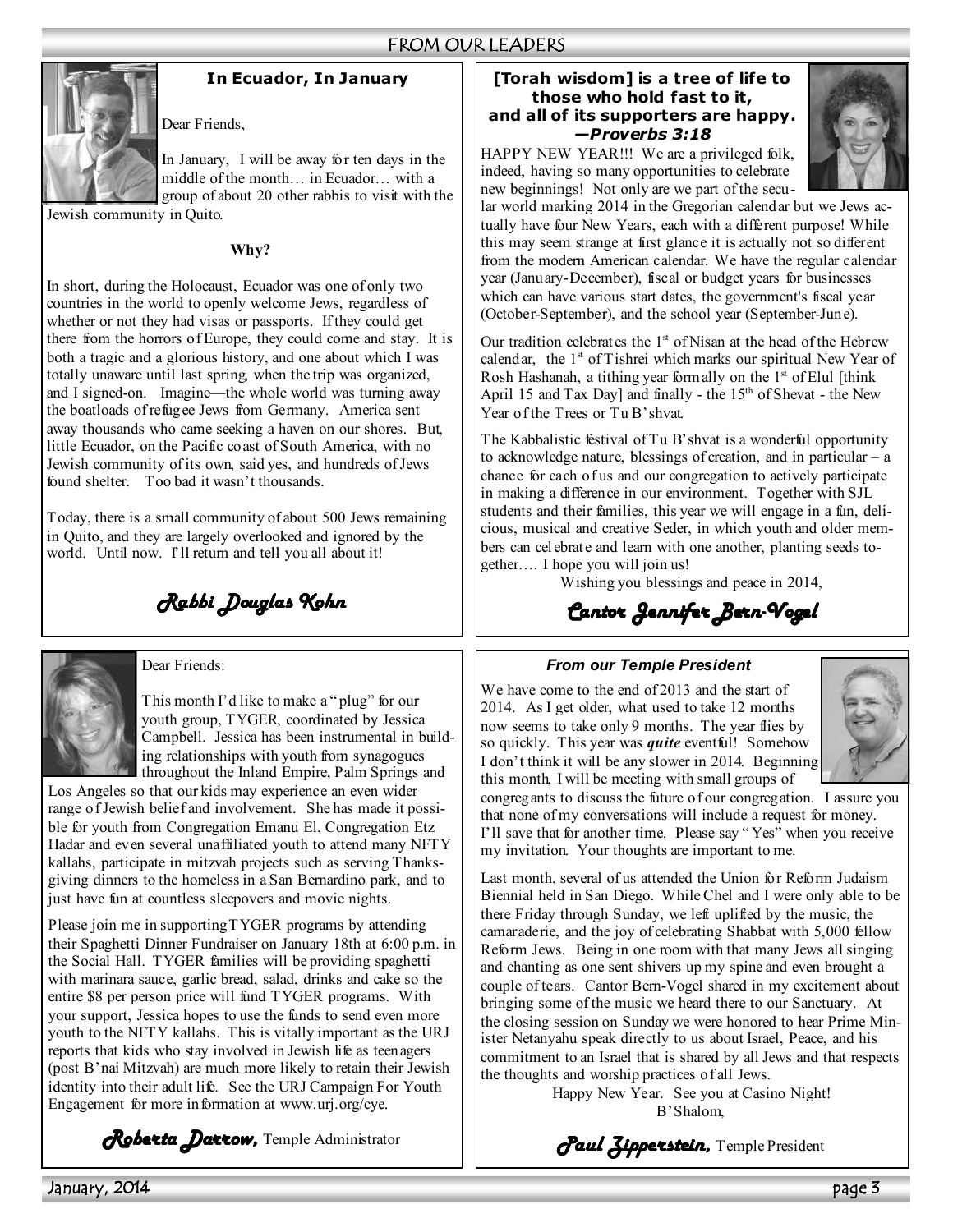| January 31 -               | Nathan Sorkin    |
|----------------------------|------------------|
| February 1, 2014           | Joseph Berenbaur |
| <i>Yarhzeits Continued</i> | Enia Tabatchnik  |
| from page 2                | Rosa Hertz       |

Harry Robin Sholom Schwartz Samuel Kaufman Harry Langer Sydney Berman Louis Fox Maury Doros Lester Orland Zohra Ohana

Nathan Sorkin Joseph Berenbaum Rosa Hertz Etta Rosenberg Dorothy Falk Samuel Yaroslow Rose Gottlieb

Lease the Temple for Your Event

We invite you to book your special event at Congregation Emanu El's brand new, luxurious building which includes sweeping views of the San Bernardino Mountains from almost every space. Contact the Temple Office for more information.



*Mazal Tov! The Congregation extends a Mazal Tov to …* 

**Cathy and Cliff Hiller Mildred and Irving Hiller**  on son and grandson, Ben, becoming a Bar Mitzvah

**Paula Kaye**  on the birth of her new grandson, Ari Michael Chang to parents, Rebecca and Hanlen Chang

**Joe Sadacca**  On celebrating his 90th birthday

**Sam Jarson** On celebrating his 100th birthday



*In Memoriam* 

*The Congregation notes with sorrow the recent deaths of ….* 

**Dr. Abram Hodes**  Husband of **Millie Hodes** Father of **Alan (Karen) Hodes** and Jay (Esther) Hodes

Shirley Wallen Mother of **Janet Rabinowitz (Fred)**  Grandmother of Karina Rabinowitz and Jared Rabinowitz

Rob Robin Predeceased by his parents, Grace and Art Robin Predeceased by his uncle, **Milt Robin**  Brother of Ken Robin and Gail Zaritsky

**Edward Bresnick**  Father of Diane Valentine, David Bresnick, Brian Bresnick, and Becky Byrd, and their respective families.

# Anais Pearl Weinstock **January 25, 2014**



My name is Anais Weinstock. I'm a shopaholic. My parents say I just buy things for fun but never use them. What's the fun about that? Just walking into a store with all the shimmering lights

makes me squeal! I can't help it if I'm girlish. That's who I am. So sorry, Mom and Dad, but you can't stop my passion!

Okay, so on to the more serious subjects. I lived in glamorous L.A. until August 2012, when my family moved to Yucaipa. At first I thought it was too plain and boring, but after a while I really started to like the beautiful scenery and no traffic. When I have spare time, I go on social media,

read, and make shopping lists. I picked out a beautiful dress for

my bat mitzvah and I can't wait to show it off!





# **T.Y.G.E.R.**



(Temple Youth Group of Emanu El, Redlands) By Jessica Campbell

TYGER is going to be ringing in 2014 with bunches of fun! On Friday, January 3rd we will be hosting our TYGER all-nighter! Local temples

will be joining us for Shabbat services, then stay the night and have a night full of fun. Pizza, root beer floats, a jumper, karaoke, and a projector for video games is just the start of the exciting night we have planned! Cost for the event is \$10.

Please come support TYGER by attending our Spaghetti Dinner Fundraiser on Saturday, January 18th! Tickets are \$8 which includes spaghetti with marinara sauce, garlic bread, salad, and cake for dessert! TYGER members will be pre selling tickets to the event. I wish you all a happy and healthy new year!!



*TYGER members enjoy lunch at Canter's Deli in Los Angeles.*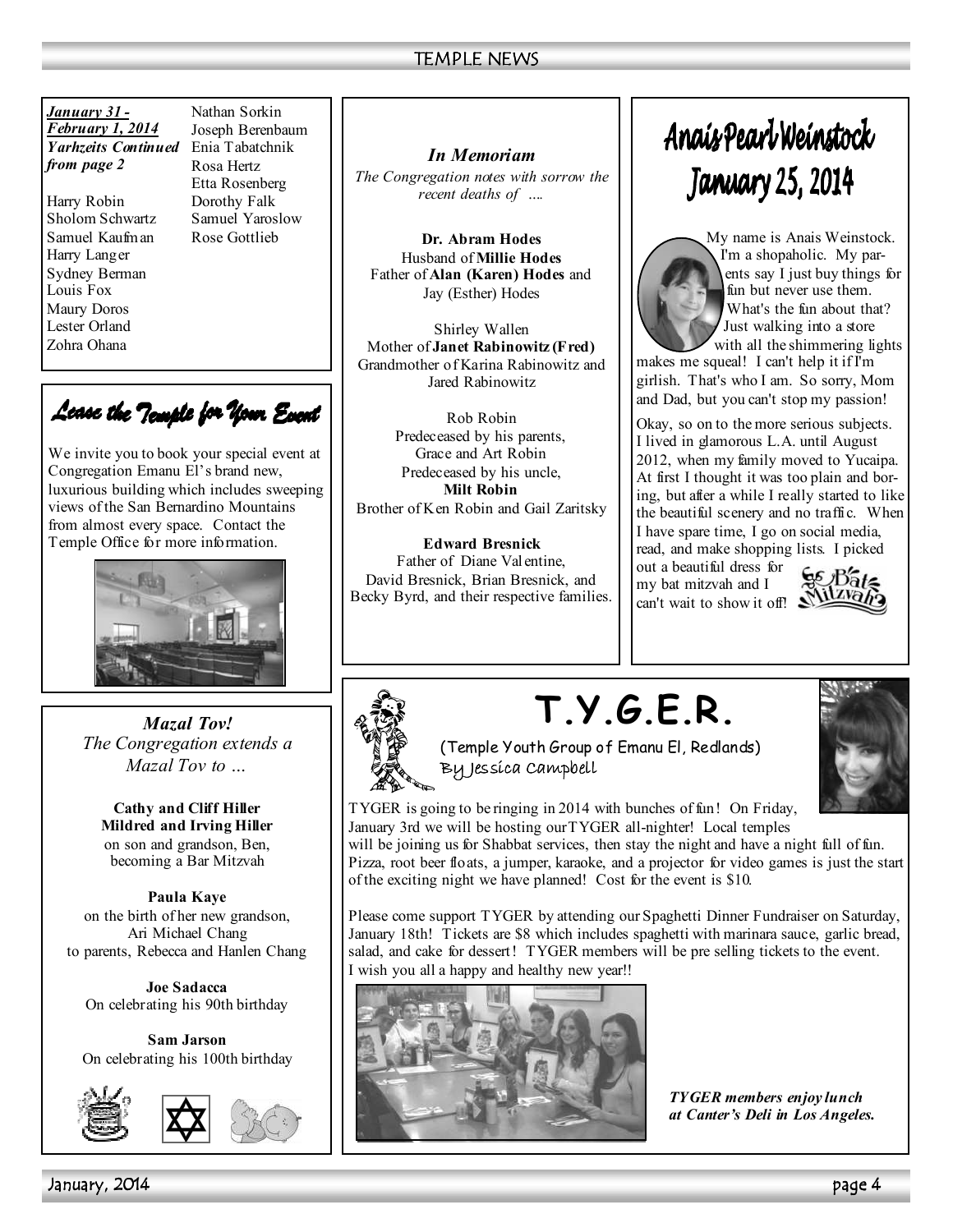# **School News**

# Greetings!

Our Family Shabbat Service which took place on Friday, December 13, at the temple was our best ever! Our parent volunteers

provided a delicious Israeli-style family dinner and our SJL students from Aleph to Daled, led by your friendly neighborhood SJL administrator (me!), were pitch perfect on the bema and impressed all of our attendees. I would like to thank Karyn Lehmann, Deb Holder, and Jeanette Swedlove for their support, leadership, and for making the evening a great

success.

Our next family service, scheduled for the evening of Friday, January 17, is our Tu B'Shvat Seder. Cantor Jennifer Bern-Vogel and I have planned a memorable evening and Michelle Kaufman, our SJL Bet teacher, will be coordinating the service. Each of our SJL classes will be contributing to the service through art, dance and song. I am expecting a great turnout and I hope to see you all there to enjoy the talent and dedication of our students and families.

As I write this message, our winter break will be close at hand. Wednesday, December 18 is the final Hebrew School class before the break. SJL will resume on Sunday, January 5, and Hebrew School will resume on Wednesday, January 8. I wish you all a safe, restful, and happy holiday! See you in the New Year (2014)!

*Do not be wise in words - be wise in deeds.* 

*Jewish Proverb* 

*Greg Minton Greg Minton* 

SJL Administrator (909) 307-0400 ext. 105

NAAAAAAAAAAAAA

# **Save the Date**

**Temple Beth El and the wider Jewish community presents:** 

> **Riverside Jewish Film Festival**

**March 9, 2014** 

**Watch for more info in the February Bulletin** 

Camp Scholarships<br>Available

Parents, as you begin to think about summer plans for your children, please consider sending them to a Jewish camp. The campers will experience Judaism 24/7, a difficult proposition in the Inland Empire. The memories and experiences that our youngsters come home with are indescribable. They will return with stories of how they spent Shabbat, activities that challenged them both intellectually, spiritually and physically; most importantly, they will forge new life long friendships.

The Sisterhood of Congregation Emanu El oversees the Rabbi Hillel and Rita Cohn Campership fund established by the Congregation and Sisterhood upon Rabbi Hillel's retirement. Funds have been set aside to assist families with sending their children to camp. A selection of camp brochures are available in the Temple Office. Please consider the importance of this Jewish experience. Contact Karyn Lehmann for an application or for more information.





Wall of Perpetual **Memorial** Dedication & Pre-Need Arrangements

April 4, 2014  $7:30 p.m.$ 

Twice a year new names are added to our Wall of Perpetual Memorial. The next dedication of names will be Friday, April 4, at 7:30 p.m. Another dedication will take place in the fall.

**If you would like the name of your loved one placed on the Wall of Perpetual Memorial for the April dedication, contact the Temple Office by March 7.** 

You may also make pre-need arrangements for a location on the Wall. The contribution for inscription on the Wall is \$650 for members and \$1200 for non-members.

When a name is placed on the Wall of Perpetual Memorial it is included in each year's Book of Memory, is read aloud each year on the Shabbat closest to the Yahrzeit, and family members are notified of the impending Yahrzeit.

Contact Roberta Darrow, Temple Administrator, for more information.

# **Discussion Group Schedule**



**Banning Sun Lakes Discussion Group**  January 21, 7:30 p.m.

Temple Board of Directors Meeting

# **January 16, 7:00 p.m.**



All Temple members are invited to attend and participate in the discussions regarding managing our Temple.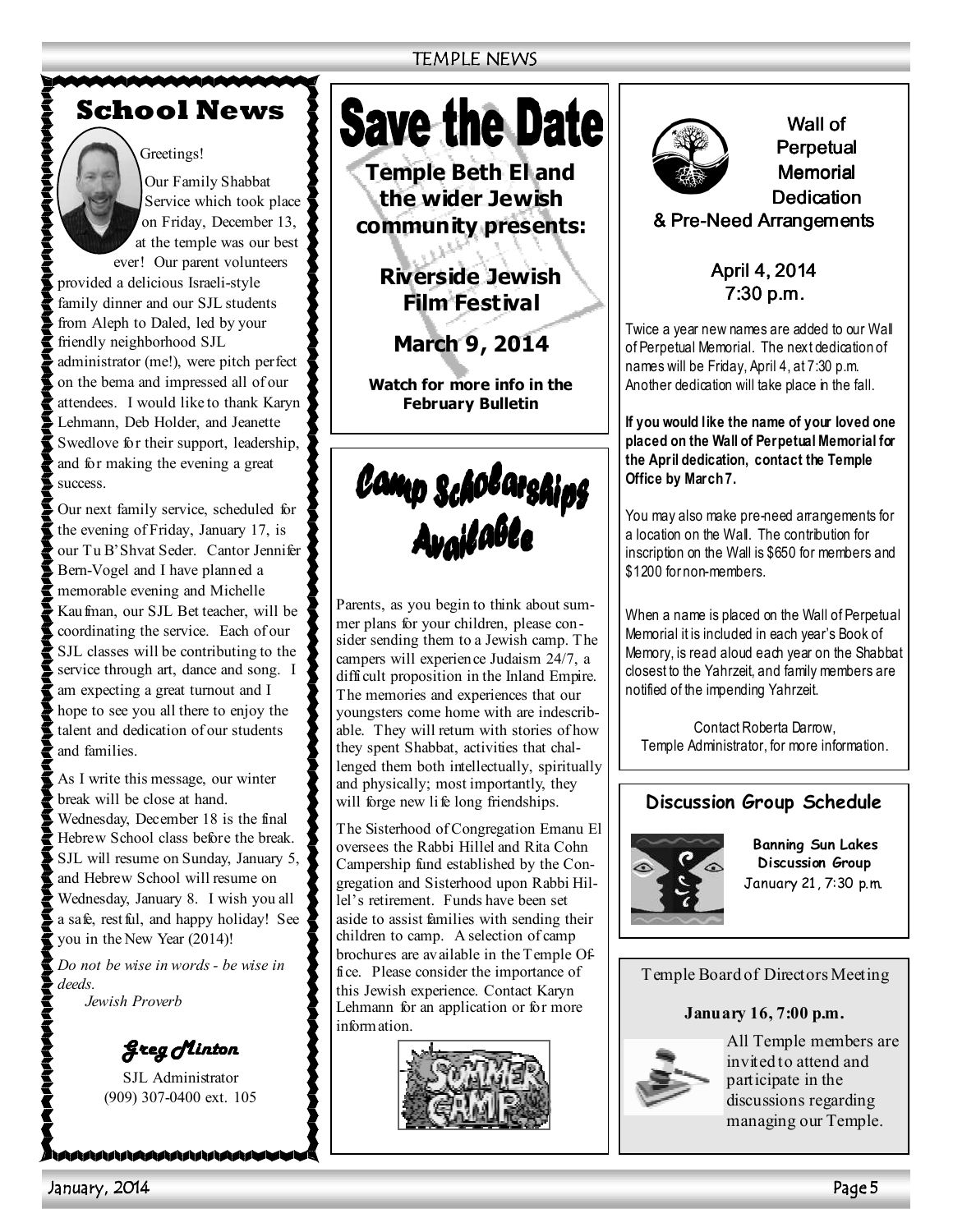# SISTERHOOD and more ...

# *The Wonderful World of Sisterhood!*



 Happy New Year! What a crazy month December has been. In mid-December I had the privilege of representing our Sisterhood at the WRJ/URJ Biennial held in San Diego. I got the chance to meet and greet people, attend informative workshops, vote on important topics as a delegate, and get creative ideas to increase membership, new programs and reach our neighbors via social networking. But, the icing on the cake was the immensely

WOMEN OF<br>REFORM JUDAISM

**YEARS STRONG** Inspired by the past.<br>Committed to the future

moving Shabbat services complete with Jumbo-trons, orchestra, a huge choir and 13 torahs spread around the room. I was even called to the torah (along with a few hundred other Sisters) for the second aliyah. There, I represented my Sisterhood with pride surrounded by other members of our CEE Sisterhood. Can you just imagine 13 torahs being read simultaneously? There are just no words to describe the experience. If ever you get a chance to attend a Biennial, I suggest you do so.

Taking a look ahead, we are holding the Viva Las Vegas fundraiser on January 11th. This is our biggest and best event of the year. We were so impressed by our casino night turnout last year that we are going even bigger this year! This is the time to bring your friends, Jews and non-Jews alike and have some fun at our glamorous casino night. We will be serving fabulous food, wine, Hanger 24 beer, plus we'll have some amazing prizes. Please contact the Temple Office with your reservation and join the fun.

On January 13th our book club meets to discuss "The Book Thief" and then, only two weeks later, Margie Henkin will lead another round of Maj Madness on January 28th. This night of mahjongg, food, friends and fun is open to anyone. Whether you are a proficient player or a beginner like me, (we have fabulous Maj teachers in our midst) come and have a " girl's night out."

I am looking forward to a healthy, happy, and fulfilled new year and I wish you all the same.

*Stacy Knox,* Sisterhood President

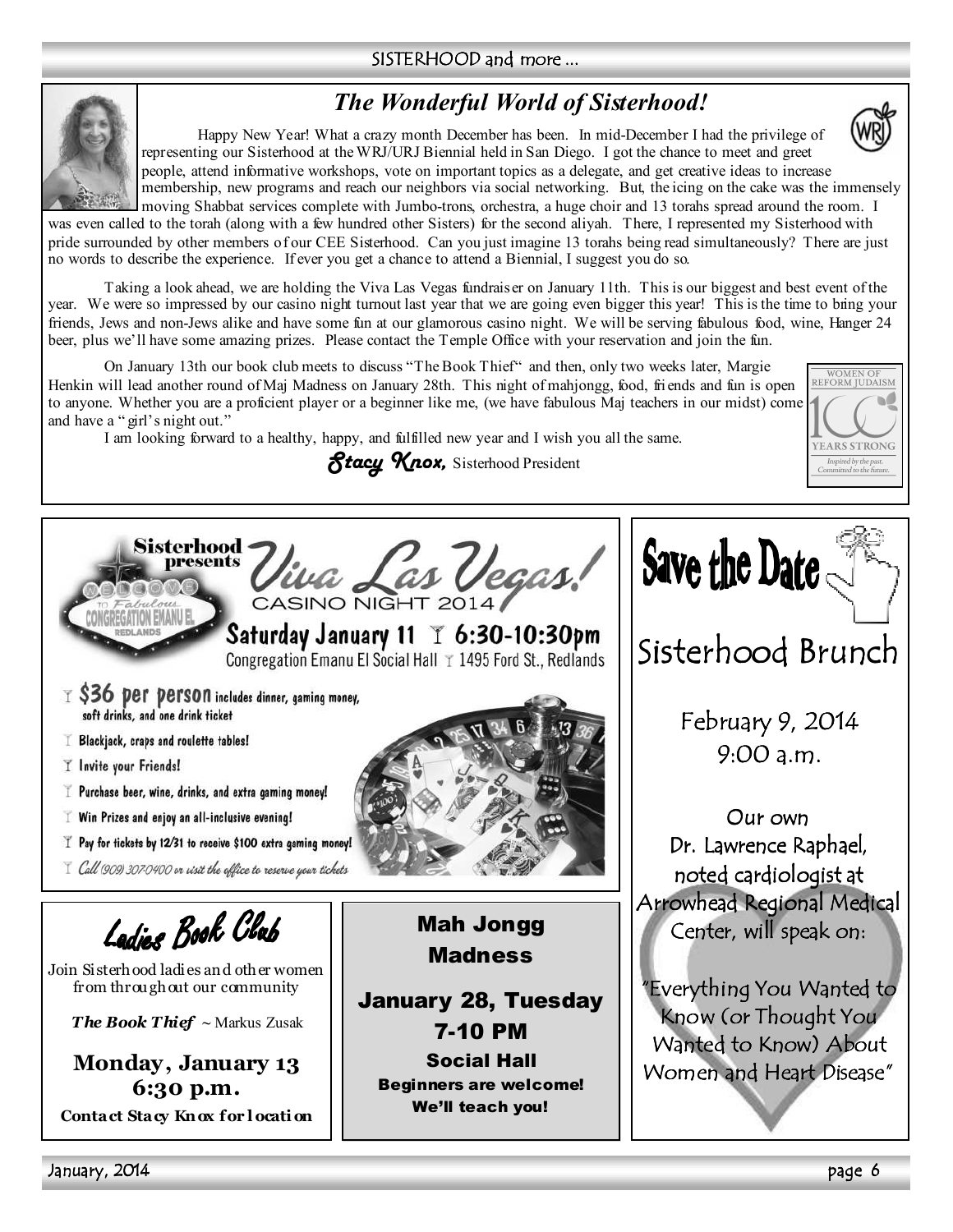# **HOME OF ETERNITY CEMETERY FU%D**

*In observance of the Yahrzeits of…*  **Jean Moss** by Gloria and Max Chodak **Matilda and George Siddel** by Patricia Berger

**Isadore Press** by Thelma Press and Family *In memory of….* 

**Dr. Abram Hodes** by Phyllis Newman **Jewel Braman** by Vicki Gimble Newton and Tom Newton

**Irving Gimble** by Vicki Gimble Newton and Tom Newton

# **TEMPLE FUND**

*In observance of the Yahrzeits of…*  **Idelle Warsaw** by Irving Warsaw **Hugo Blum** by Sonia B. Lavitt **Itzik Blumen** by Alexandra and Ruben

Blumen

**Albert F. Weiss** by Esther T. Weiss **Herman Adams** by Vicki and Geronimo Romero

**Max Bresnick** by the Family of Edward G. Bresnick

**Joann Alsing** by Evelyn Schnitzer **Leon Arnold** by Michelle Anctil and Judith Smith

**Irene Lubelsky** by Phyllis Newman **Jeffrey Kamzan** by Phyllis Newman **Herbert Lubel** by Phyllis Newman **Kate Hirsch** by Phyllis Newman **Dr. Morris Skolnek** by Vickie and Steven Becker

**Bess Jarson** by Samuel Jarson **Louis Singer** by Joanne and Donald Singer **Saul Upin** by Joanne and Donald Singer **Blanch Paleg** by Barbara and Philip Paleg **Shirley Snofsky** by Philip Snofsky **Anna Lazar** by Bertha Fox **Sam Fox** by Bertha Fox **Jordan Patrovsky** by Caroldyne Swedlove

*In memory of…*  **Dr. Abram Hodes** by Francine Wixen, Bonnie and Dr. Bernie Goler, Geraldine Schwartz and Family, Larry Lerner, Gloria Cutler, Linda Ballard and Gary H. Schwartz, Arlene Gross Feldman and Edward S. Feldman, Ethel McAfee, David and Lori Zelen and Family **Milton Robin** by Stanley Roshwald *In honor of…*  **Jerry Ripley** by Ethel McAfee

# **PULPIT FLOWER FUND**

*In observance of the Yahrzeits of…* **Larry Schwartz** by Geraldine Schwartz and Family **Albert F. Weiss** by Ellen Weiss

**Jean Moss** by Annette and Lawrence Novack

**Herman Roshwald** by Stanley Roshwald **Barbara Carlin** by Cherrie and Ronald Lubey

**Marisa Mahoney Lewis** by Cherrie and Ronald Lubey

**Benjamin Gilbert** by Cherrie and Ronald Lubey

**Bess Jarson** by Samuel Jarson **Esna Cohen** by Sunny Rabenstock

### **RABBI'S DISCRETIONARY FUND** *In honor of…*

**Rabbi Douglas Kohn** by Ethel McAfee *In appreciation of …*  **Rabbi Douglas Kohn's services at Sallie Peter's Funeral** by Ricki and Glenn Oleon

**Rabbi Douglas Kohn in memory of Dr. Abram Hodes** by Millie Hodes and Family

# **RABBI HILLEL AND RITA COHN CAMPERSHIP FUND**

*In honor of…*  **The Children of Congregation Emanu El** by Ethel McAfee

**CAPITAL CAMPAIGN FUND** *In memory of…*  **Dr. Abram Hodes** by Joyce and Barry Eskin *In celebration of..*  **A wonderful Thanksgivukkah** by

Michelle Anctil and Judith Smith

## **BERNICE BERENBAUM KITCHEN FU%D**

*In honor of…*  **Jill Weissman Choosing Judaism** by Ethel McAfee **Phyllis Sweet and Lori Fenster for setting up beautiful Onegs and Snack and Schmoozes** by Ethel McAfee

### **MORTON ARONOFF ENDOWMENT FU%D**

*In honor of…*  **90th Birthday of Joseph Sadacca** by Gloria Cutler

**SCHOOL FOR JEWISH LIVING FU%D**  *In honor of…*  **The School for Jewish Living** by Ethel McAfee

# **Donations to the Congregation are Welcome Any Time**

Honoring or remembering someone at the time of a life cycle event or Simcha is a long standing Jewish tradition.

The temple office staff promptly sends an acknowledgement card to the recipient of your donation.

To make a donation, download the Donation Form found on the temple website and send it with your check to the temple office. If you don't have a form, send us a note which includes your name and the person or persons whom you are remembering or honoring as well as the fund you wish to have credited with your donation. You can also make donations by emailing or telephoning the temple office, or by filling out a form in person at the temple office. We'll be happy to assist you!

# *Contributions Can Be Made To Any Of The Following Funds:*

**The Temple Fund** for general and ongoing operating expenses. Make check out to the Temple.

**The Sisterhood Pulpit Flower Fund and Bernice Berenbaum Kitchen Fund.**  Make check out to Sisterhood.

**The Home of Eternity Cemetery Fund**  for cemetery maintenance. Make check out to Home of Eternity Cemetery.

**The Rabbi's Discretionary Fund**. Make check out to the Temple.

**The Rabbi Hillel and Rita Cohn Campership Fund**. Make check out to Sisterhood.

**The Lionel Heller Music Fund** which supports extra musical programming for the congregation. Make check out to the Temple.

**The Mort Aronoff Endowment Fund**. Make check out to the Temple.

**The William Russler Memorial Archives Fund.** Make check out to the Temple.

**School For Jewish Living Fund.** Make check out to the Temple.

**Capital Campaign Fund.** Make check out to the Temple.

**Cantor Bern-Vogel Discretionary Fund.**  Make check out to the Temple.